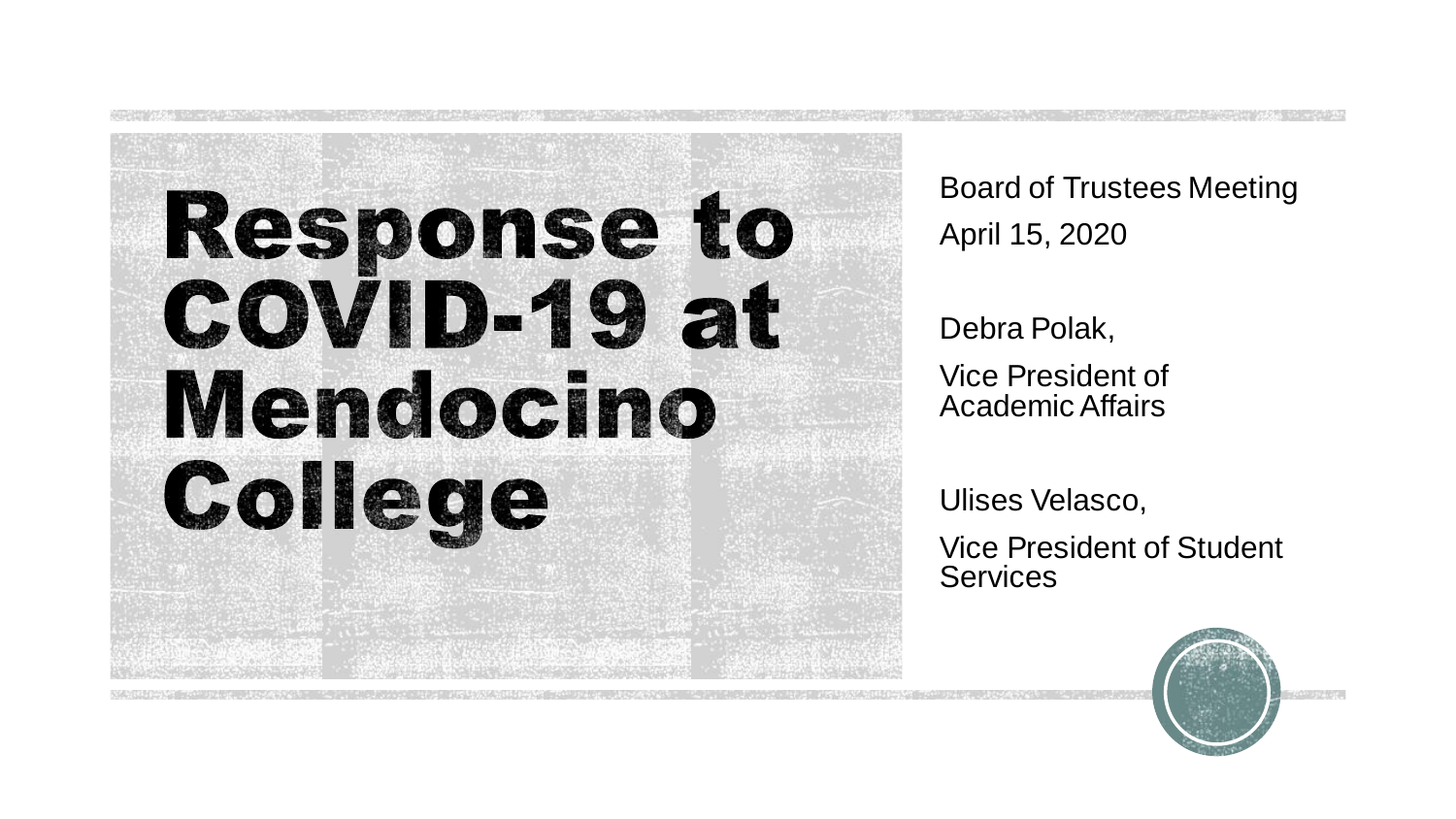#### **Instruction Timeline**

#### **Thu. 12 Mar.**

Chancellor's Office directs colleges to move instruction online (as much as possible)

• Met with Academic Senate to discuss the move to online instruction

#### **Mon. 16 Mar. – Fri. 20 Mar.**

Multiple Canvas and Zoom trainings in person and onground on main campus and at Centers

Instructors met with classes in person as needed to support students in the move to online and remote instruction

Deans and VPAA met with Science and other challenging classes to move online



All instruction moved online or remote.



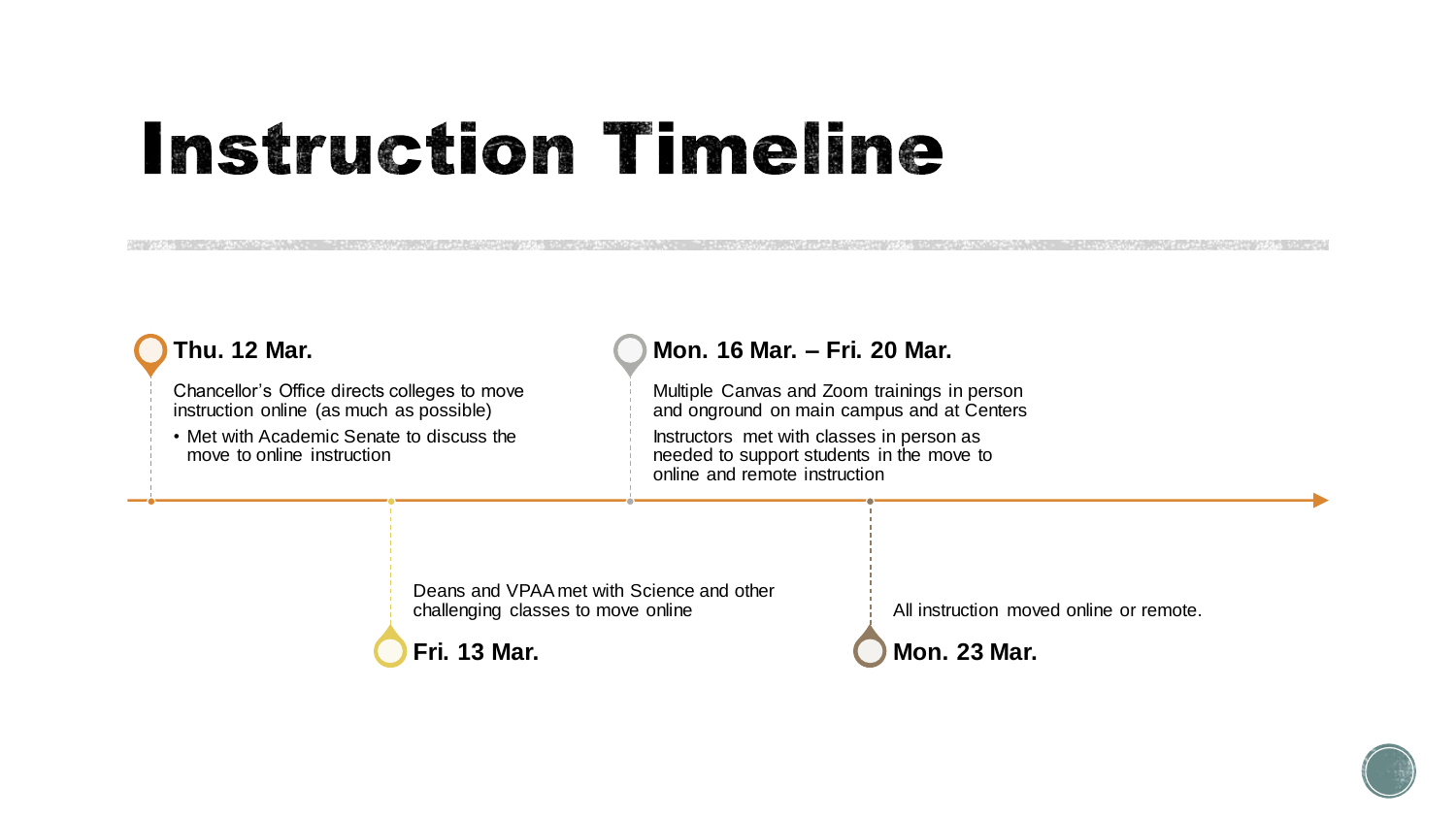|                            | CTE (Welding, Auto, Culinary, Fine Woodworking)      |
|----------------------------|------------------------------------------------------|
|                            | Allied Health-Nursing and Physical Therapy Assistant |
| $\dot{\tilde{\mathbf{H}}}$ | <b>Lab Sciences</b>                                  |
|                            | Theater                                              |
|                            | <b>Art and Ceramics</b>                              |
|                            | <b>Music</b>                                         |
| $\bullet\bullet\bullet$    | English as a Second Language                         |

**Courses Not** easily transferred to the online environment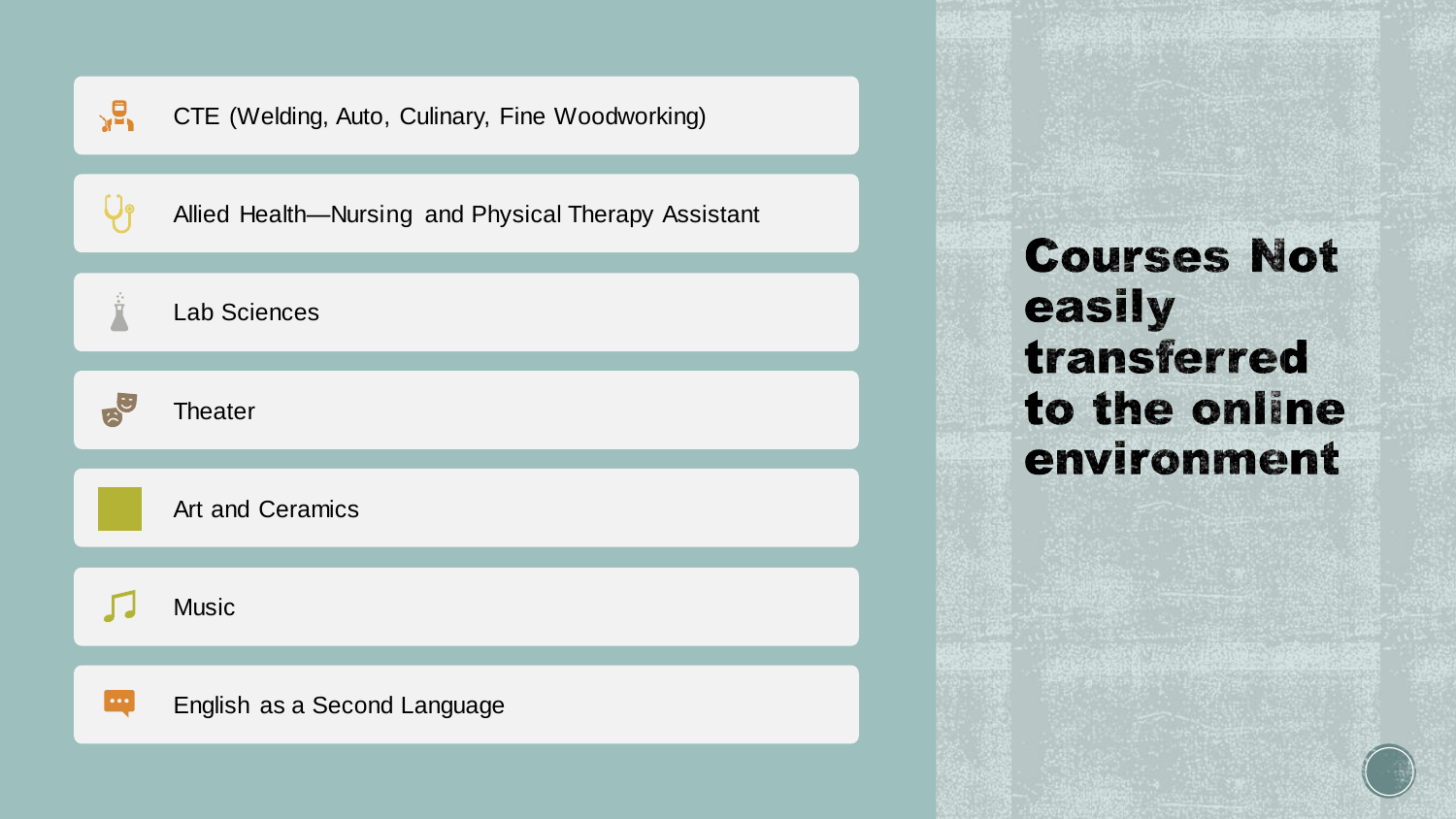

#### Library and Centers remained open

 $\frac{1}{2}$ 

Purchased Chromebooks and Identified Students who needed them--have distributed about 60



Math and English labs continue online

Tutoring continues online



Boosted internet to outdoor areas on main campus and at each Center

**Instructional Student Support** 

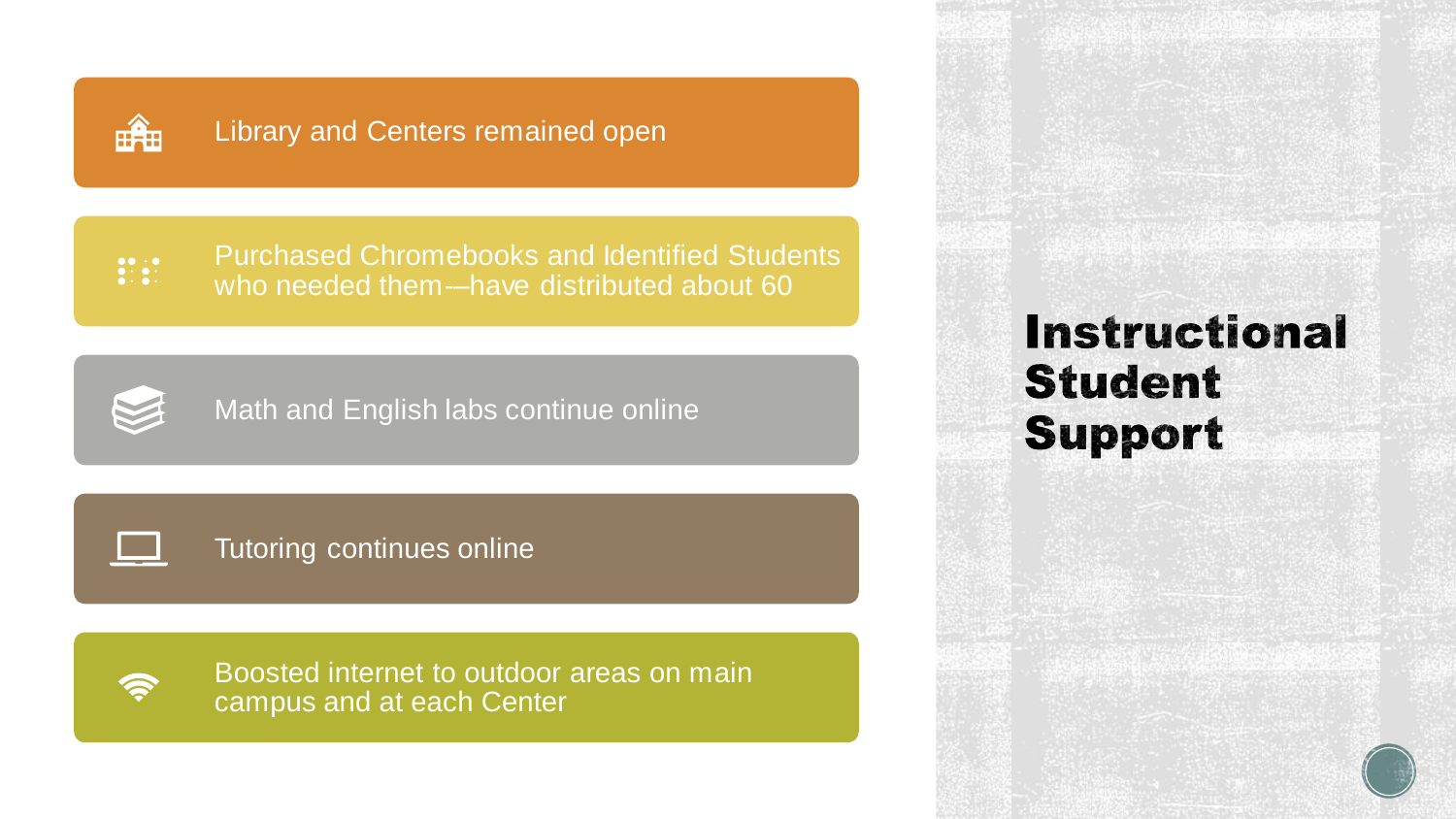

- Faculty are using campus only to access technology and equipment necessary to support online content of their courses, such as lab equipment, video equipment, etc.
- **EXT** Library and Centers are reduced to one or two days per week. Centers are also available by appointment.
- Nursing continues to evolve as new guidance comes from the BRN
- **EXA** Cadre of faculty experts in online teaching
- Canvas/online teaching trainings full –more than 80 faculty have been through or are completing canvas training.
- Have new tools for delivering online education (video tools, Labster, Proctorio)
- **Evaluating all courses for Distance Education approval**

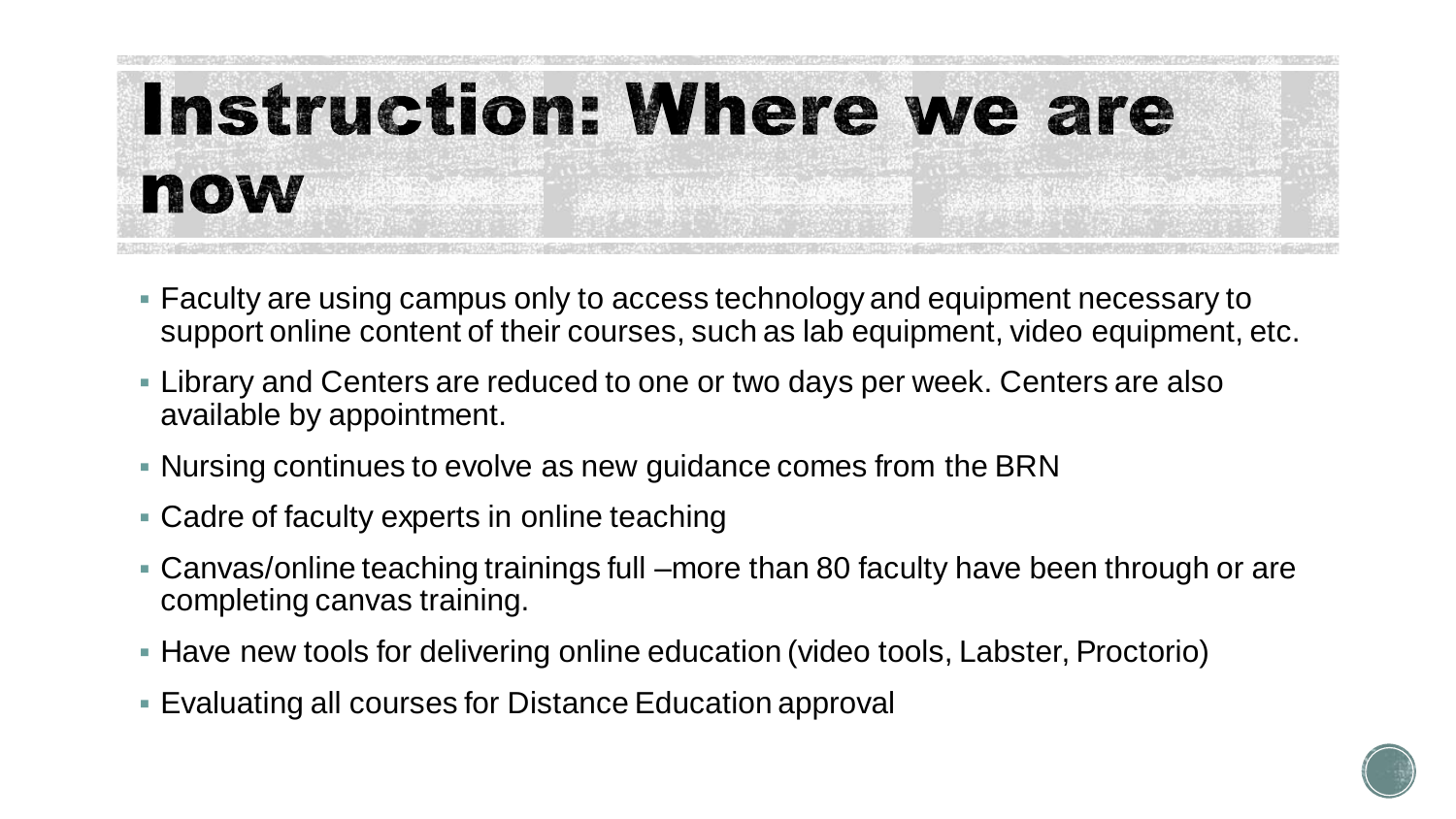







**ALL STUDENT SERVICES DEPARTMENTS WERE ALSO PROVIDING SUPPORT REMOTELY BY MARCH 23RD.**

**INTERDEPARTMENTAL COLLABORATION TO PROVIDE STAFF WITH ACCESS AND TRAINING ON PROVIDING REMOTE SERVICES.**

**PROGRAMS HAVE REMAINED VIGILANT ABOUT REGULATORY GUIDANCE UPDATES.**

**KEPT STUDENTS INFORMED OF CHANGING INFORMATION AND AVAILABLE RESOURCES.**

## **Student Support Services**

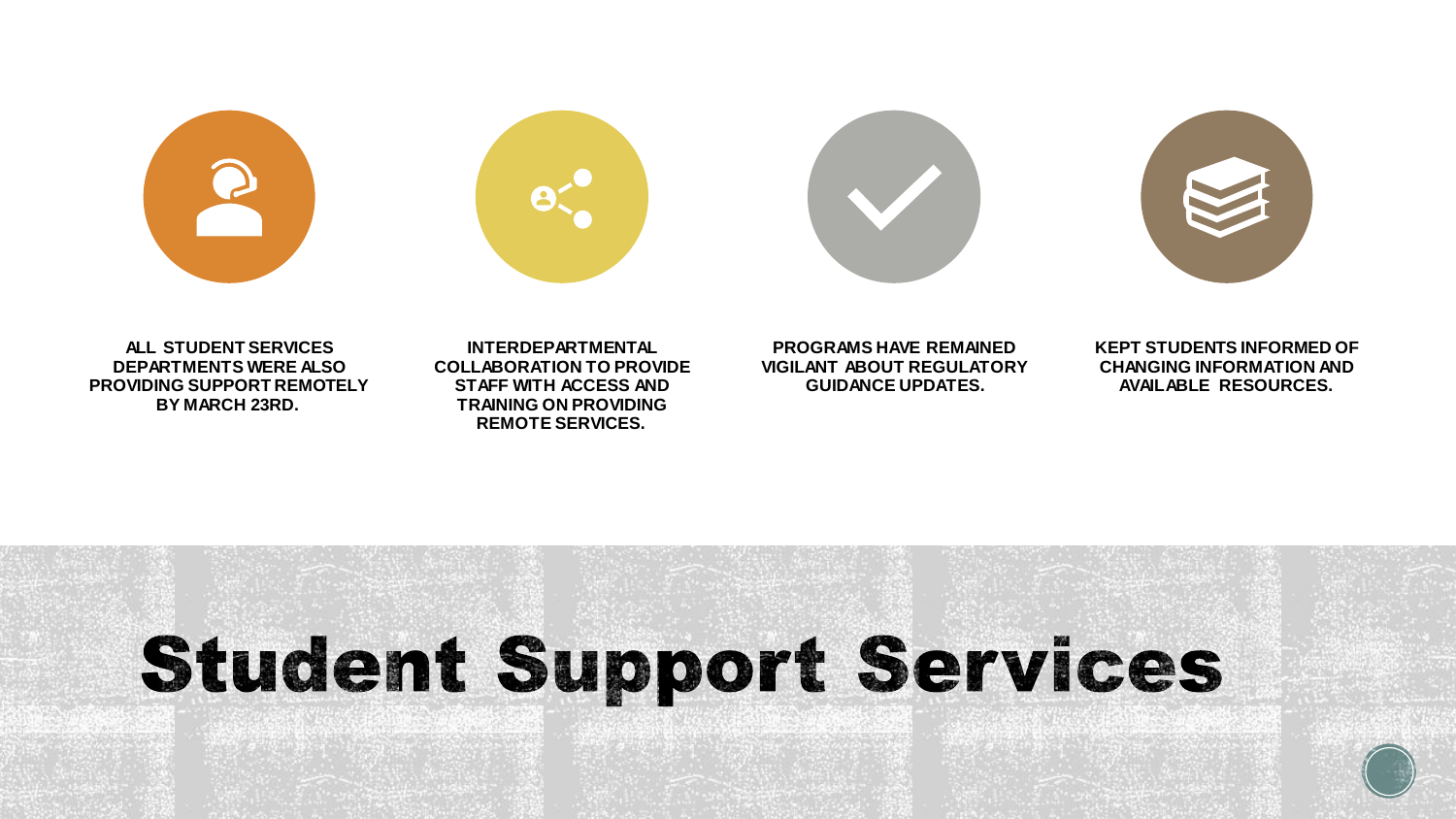





#### Darletta Fulwider **Financial Aid Technician Office: 1000 Hensley Creek Rd.**





#### **Cranium Café Utilization**

All student services offices are utilizing Cranium Café to meet virtually with students.

Cranium Café allows for:

- Video Chat
- Screen Sharing
- Record Meetings
- Accessibility Features
- Confidential and Secure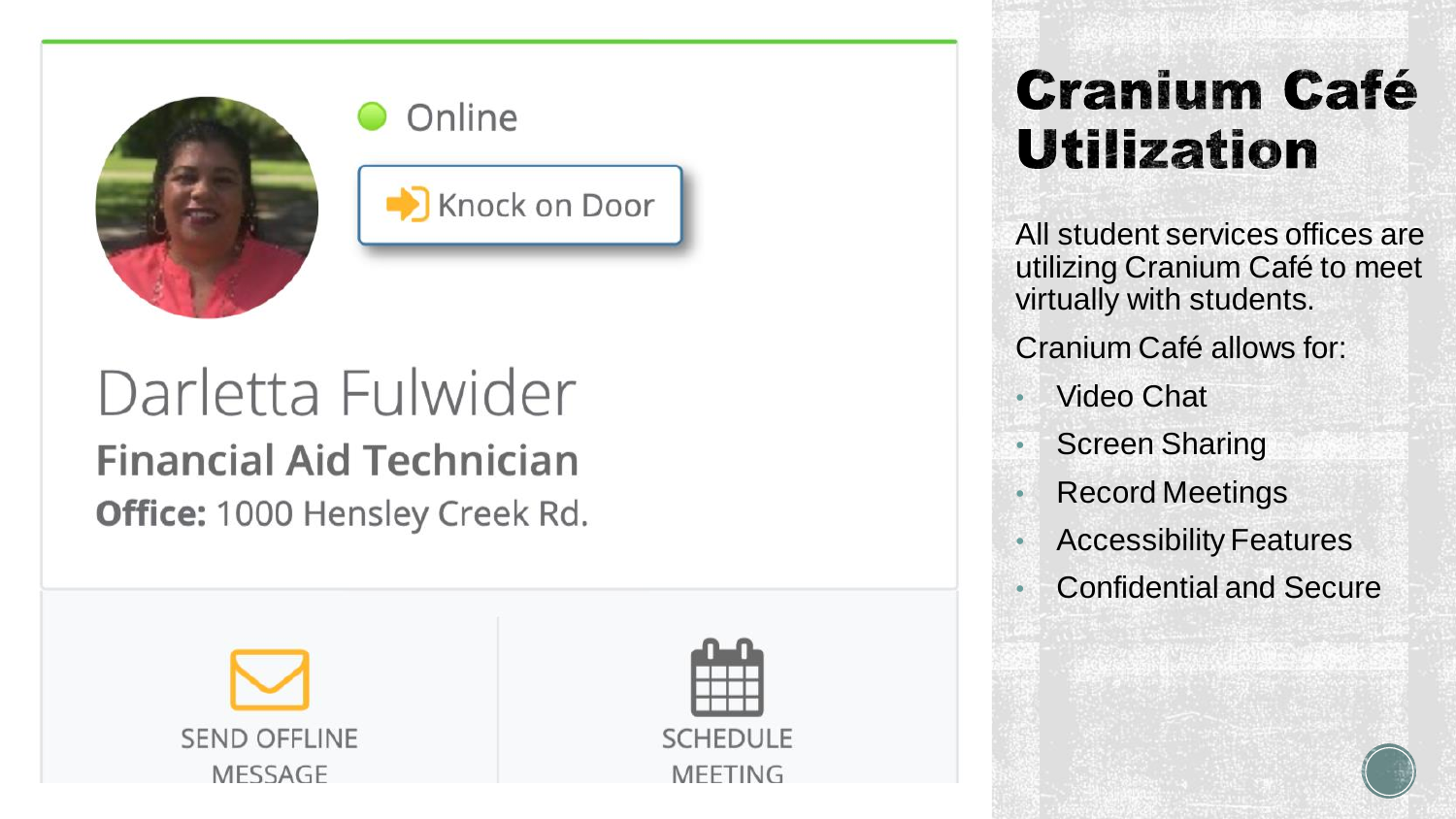## **COVID-19 Student Survey**

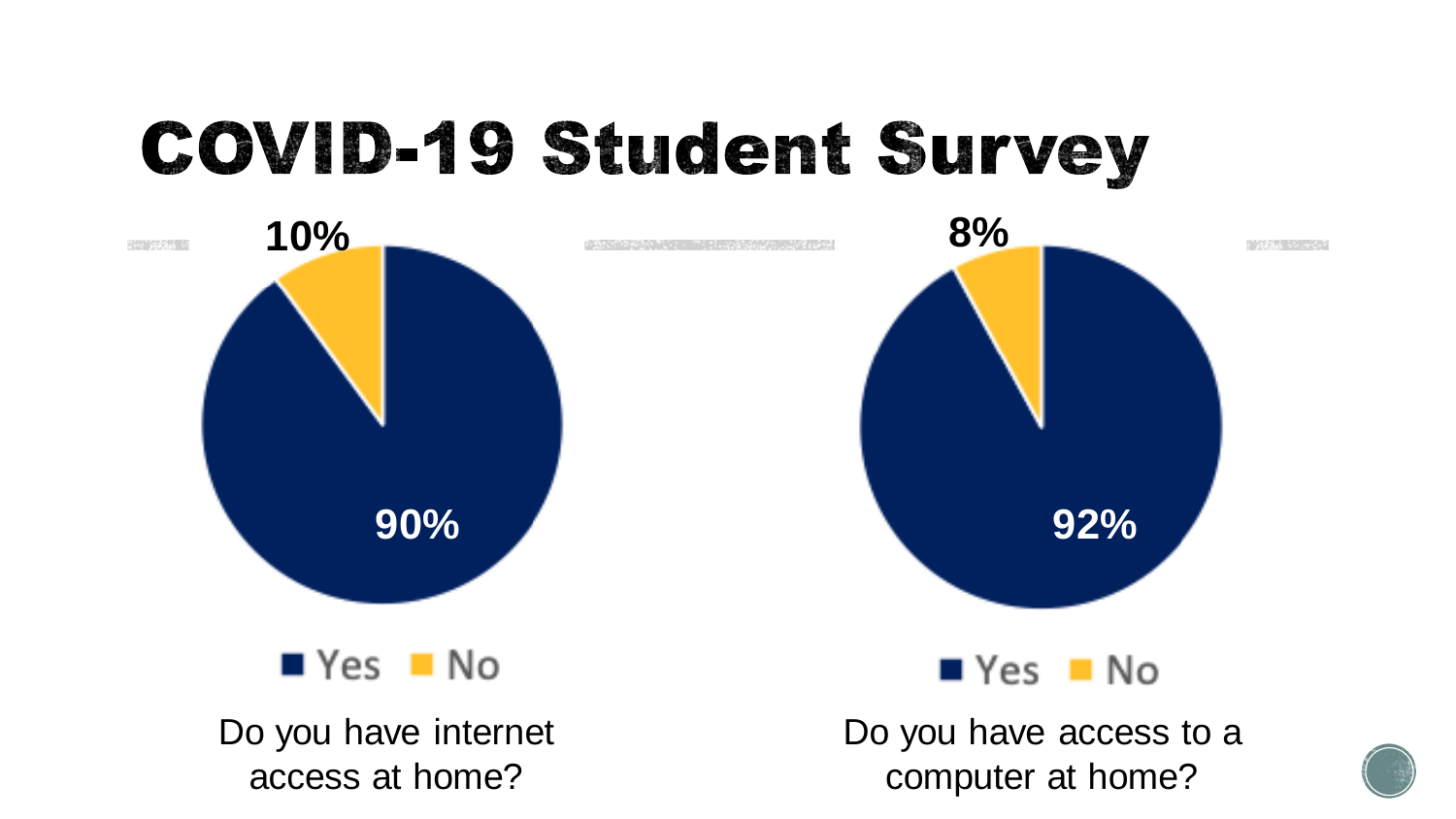## **COVID-19 Student Survey**

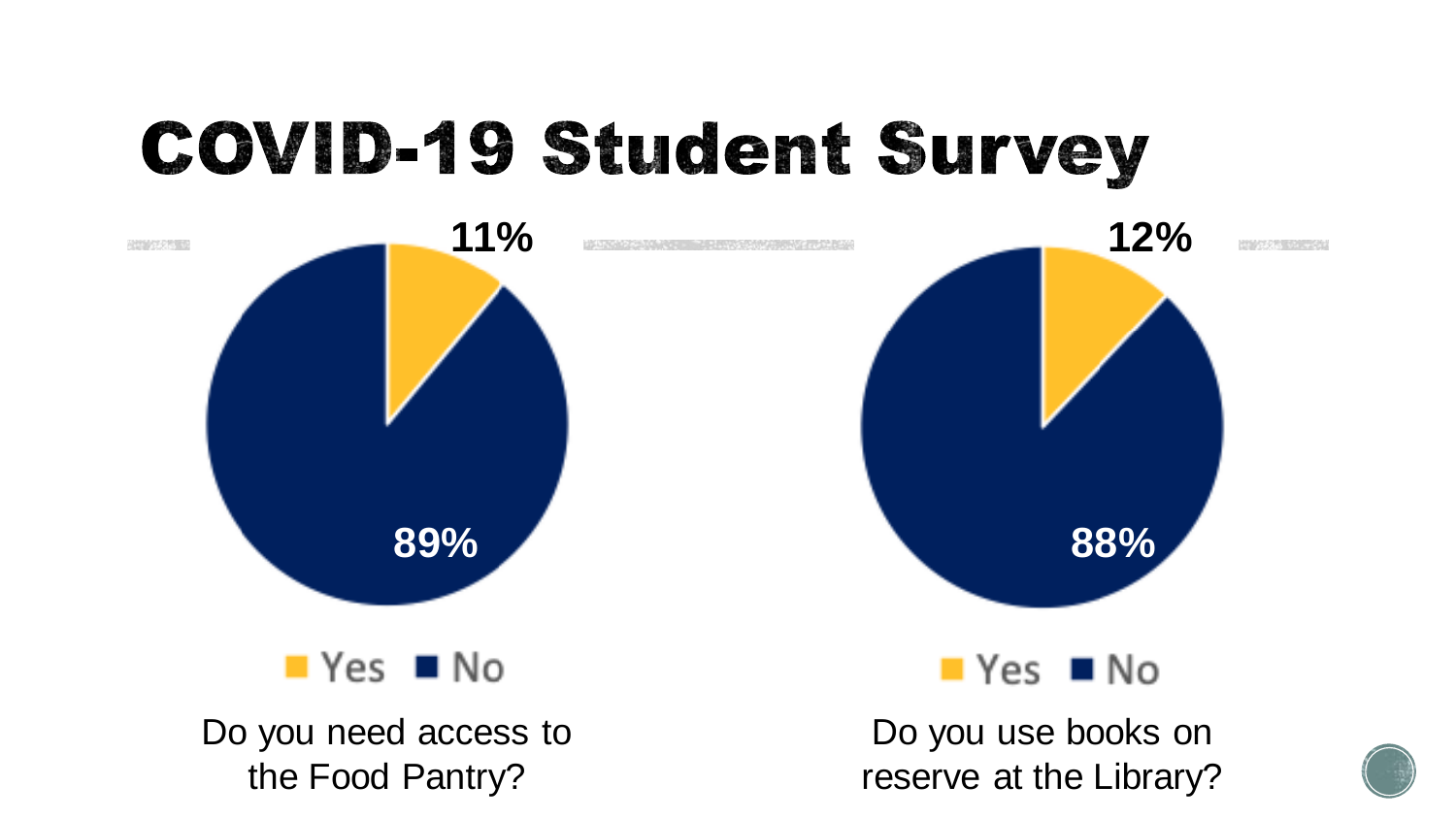## Support Services: Where we are now



**Students identified through the survey are being provided:**

**Chromebooks & textbooks (lending library) Gift Cards to a grocery store We are working on acquiring WiFi Hotspots**



**Emergency Funds provided by the Mendocino College Foundation**



**Exploring options for submitting documents remotely**



**WiFi access from parking lots at all locations**



**Considering alternatives for commencement ceremony**

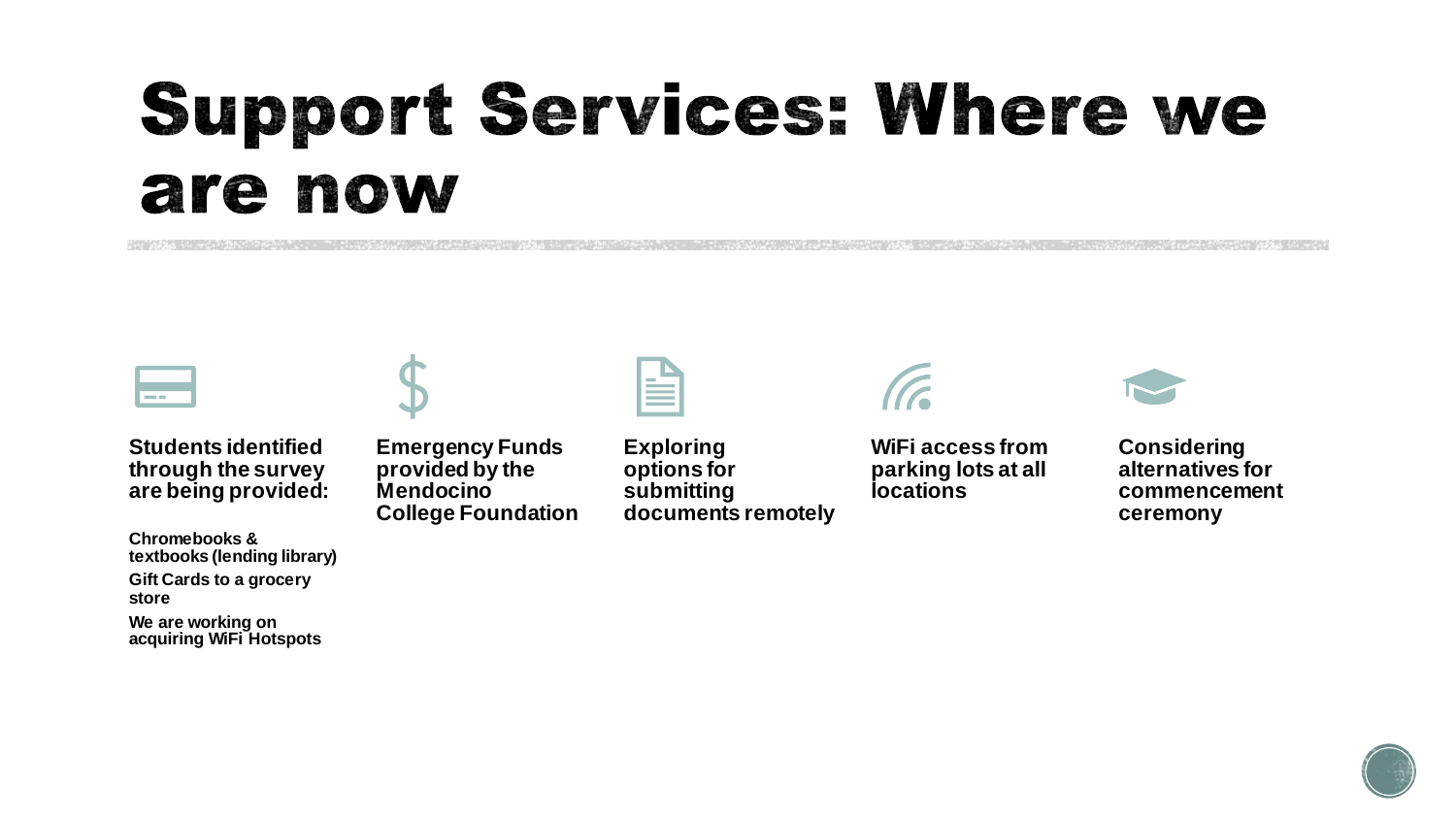### Moving Employees to Working Remotely







IT worked quickly to equip staff with laptops and Chromebooks, including setting up VPNs.

The District negotiated with SEIU to set up parameters for working on campus and at home.

Since mid-March we have continued to reduce the amount of activity occuring on campus and other locations.

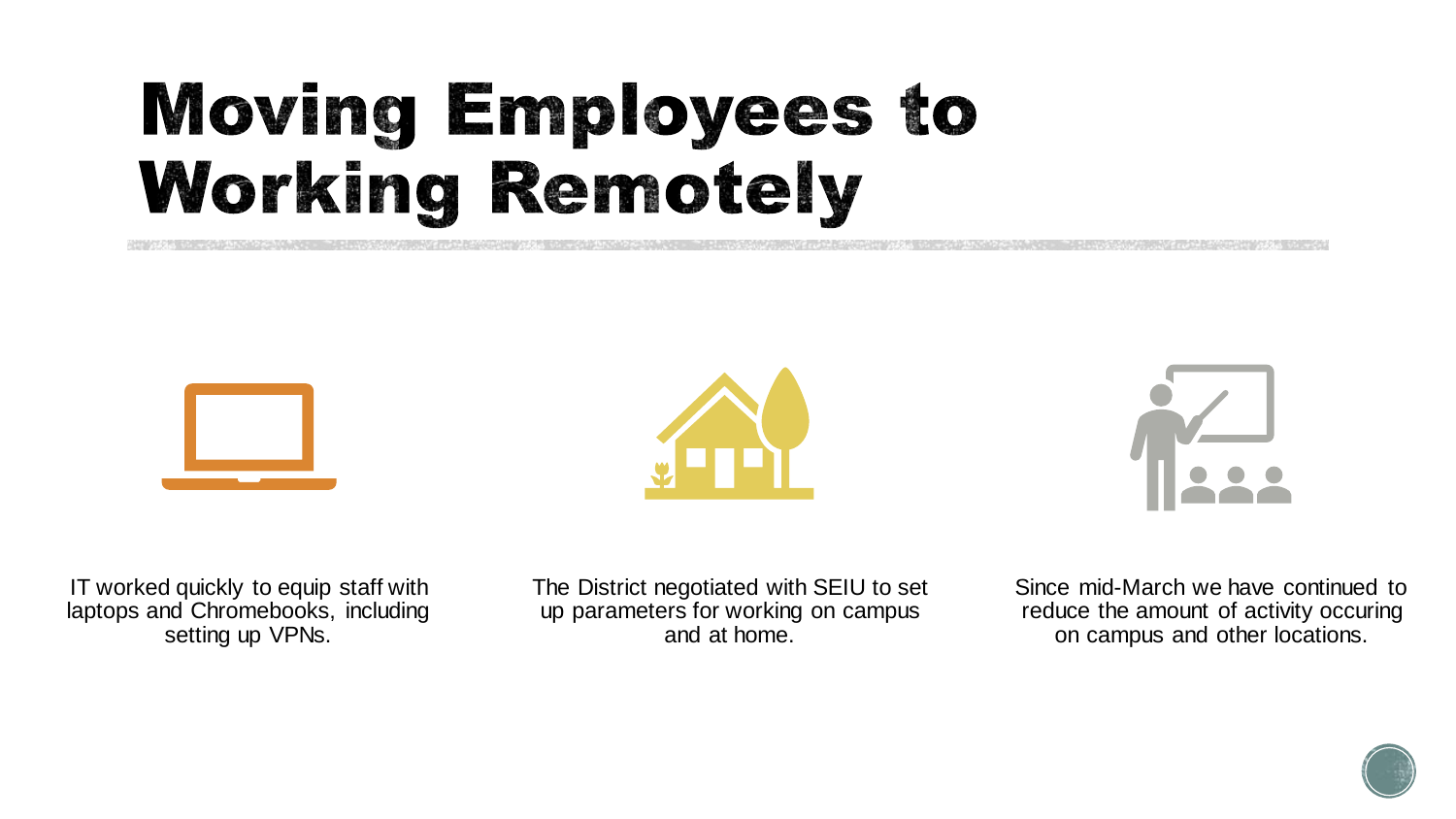# Summer and Fall, 2020

- Summer: classes will be offered online only
- **Fall: Posting all courses (onground an** online). We will keep ourselves informed and be flexible.
- We will need to continue to support students with technology.
- **Silver lining: We are all gaining many new** skills, tools and strategies for providing instruction and services for our students.